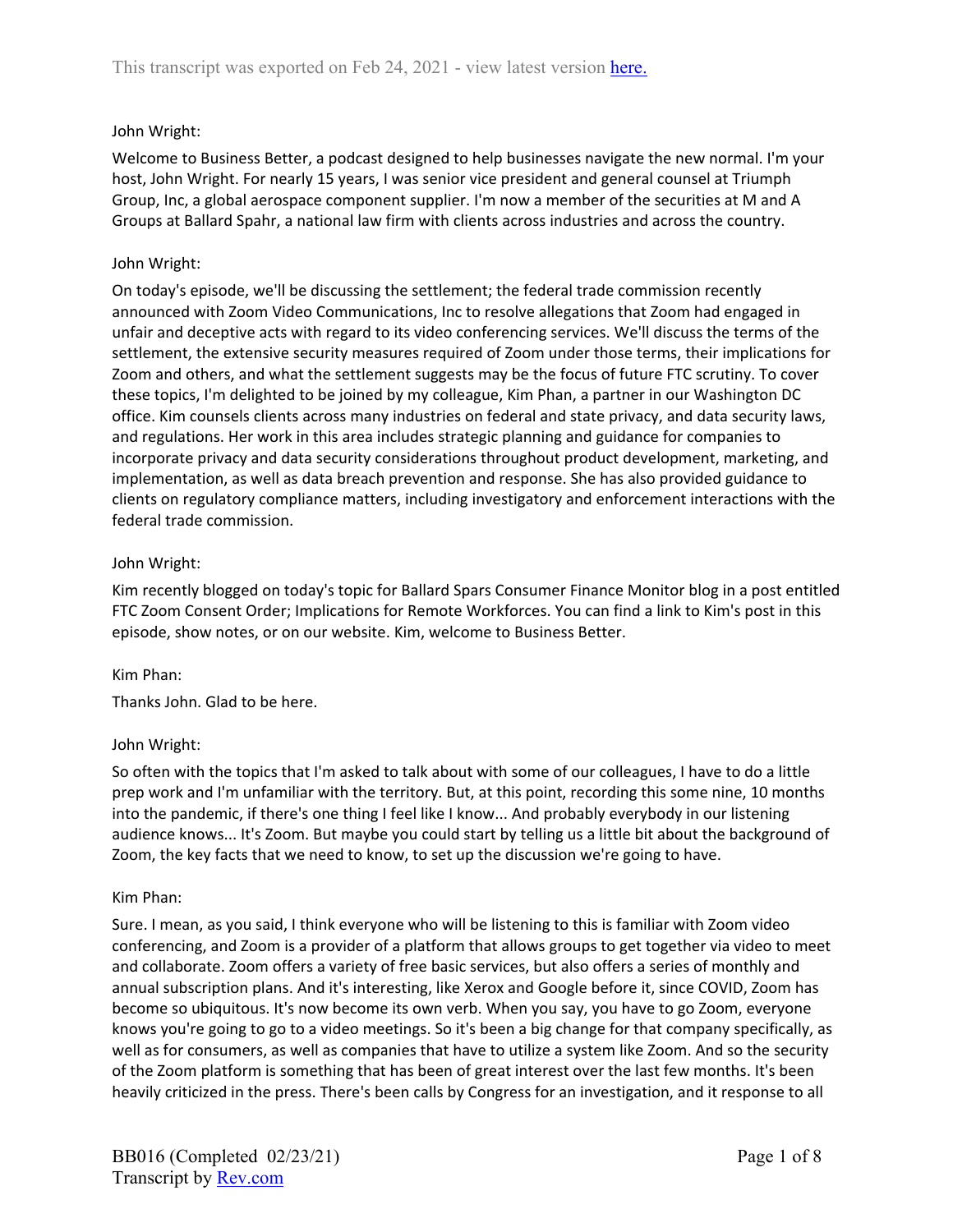of that, on November 9th, the Federal Trade Commission announced an enforcement action against Zoom related to those security issues.

#### John Wright:

So what did the Federal Trade Commission alleged in the complaint?

#### Kim Phan:

So the FTC has authority under its section five of the FTC Act to pursue companies that engage in unfair or deceptive acts or practices. In this case, the FTC actually alleges both. So the FTC alleges that the Zoom was misrepresenting certain information about the level of security it provides. Zoom claim to provide end to end encryption for its meetings. However, the FTC investigation revealed that Zoom actually retains crypto keys that give access to the content of Zoom meetings. So it's not end to end encryption. Zoom also represented that it used 256 bit encryption to secure those meetings, when in reality it was using only 128 bit encryption. Zoom also stated that for paying customers who could record Zoom meetings, that those meeting recordings would be stored encrypted immediately after the meeting ends. While in reality, the FTC discovered that the stored meetings were on Zoom servers for up to 60 days before being transferred to Zoom secure cloud storage.

#### Kim Phan:

Zoom also allegedly failed to disclose that when it sent out an update to fix a minor bugs for Mac computers running the Zoom platform, that at the same time, Zoom deployed a local hosted web server that circumvented certain Safari browser safe cards that are... Which is the standard browser on a Mac computer. And that that web server had a vulnerability that allowed hackers to download malware to computers. So that wasn't even fixed until as recent as 2019 when Zoom was notified by security researcher that that was an issue. So this is a deceptive practices that the FTC alleged, but the FTC also alleged that Zoom engaged in unfair practices. The installation of that software specifically that was done without adequate notice or consent of consumers, and that the fact that that download would circumvent Safari browser privacy and security safeguards resulted in a situation where consumers were harmed in a way that they couldn't reasonably avoid because they weren't notified of that issue in advance.

### John Wright:

Did the FTC make any other comments about Zoom's security?

### Kim Phan:

Interestingly, they did. They went into a lengthy analysis of some of the other security failings that they had observed Zoom systems to be deficient in. While these deficiencies did not form the basis for the FTC's consent order, they were laid out in excruciating detail in the complaint. The failure to implement a training program for secure software development, the failure to test its applications for security vulnerabilities, the failure to monitor service providers who had access to the new Zoom network, the failure to use multi-factor authentication, improperly configuring their firewalls, not segmenting their networks or monitoring their systems for hacks, not having an incident response process in place, not mapping their data or inventory or classifying their data, not having a process to delete data, and not having a current security patches. Again, none of these were allegations that formed the basis for the consent order, but were still laid out in detail by the FTC.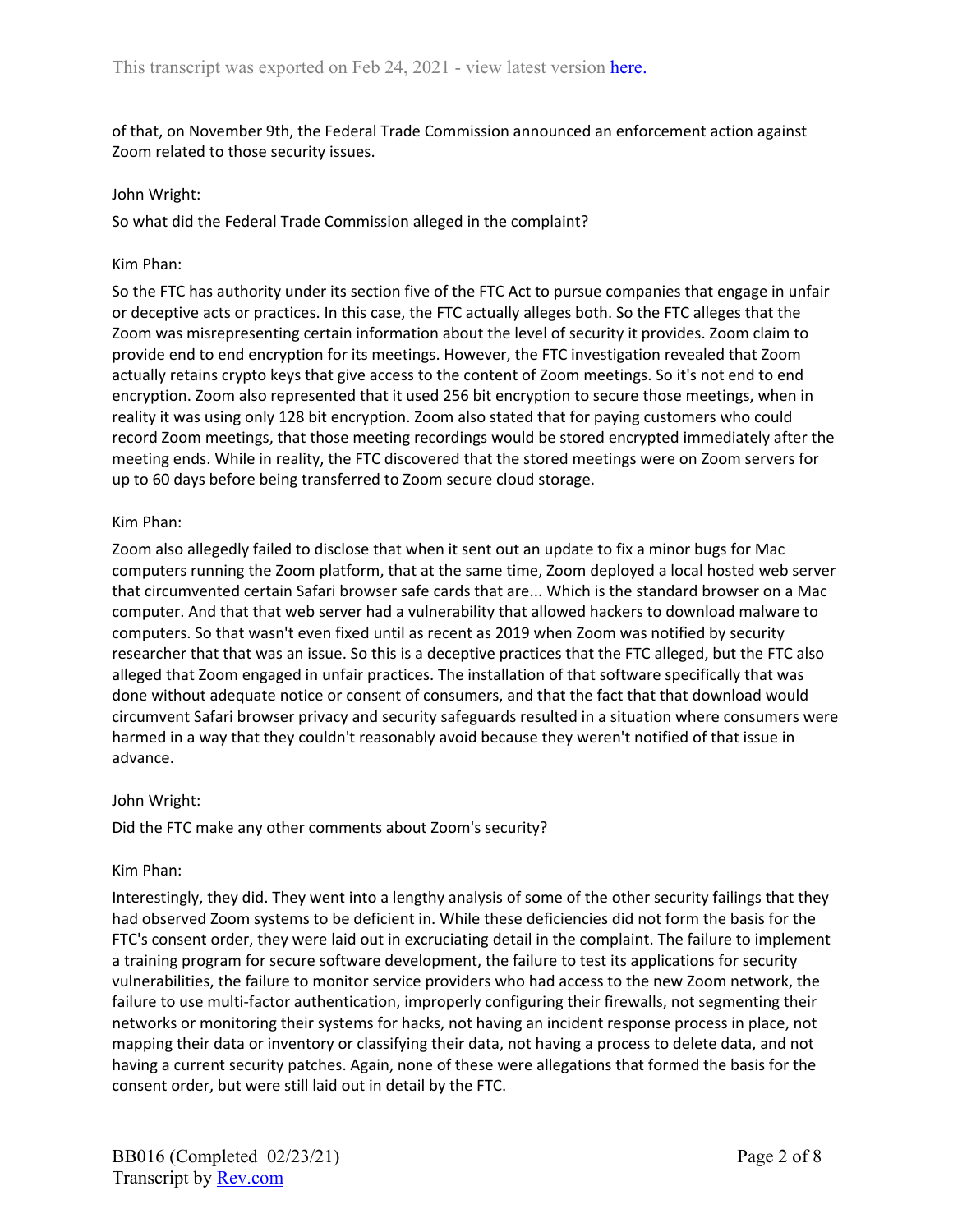# John Wright:

Well, all of this sounds pretty extensive and you made some reference to some of the publicity that had occurred well before this was announced. Were those the reasons that these deficiencies were discovered or investigated? Can you tell us a little bit more about how the FTC even got here?

# Kim Phan:

Sure. There's been plenty of press about this. A lot of scrutiny from both security researchers, other professionals in the industry calling out some of these failings. There was a lot of political pressure, I think, was also brought to bear on the FTC. There was a number of congressional calls by Senator Sherrod Brown of Ohio; Amy Klobuchar of Minnesota; Michael Bennett of Colorado; Richard Blumenthal Connecticut. As well as on the house side representative Chairman Frank Palone and Jan Schakowsky from the House Energy and Commerce committee. All of them reached out to the FTC saying that this issue needed to be investigated and the FTC need to take some sort of action here.

## Kim Phan:

I think there was also pressure, because the FTC was also operating in parallel to some state ag investigation. So attorney generals in both Connecticut and Florida had also announced, publicly and in the press, that they were going to be investigating these issues with Zoom. And I feel like for a certain period of time over the summer, every other week there was another entity that was announcing they were no longer using the Zoom platform due to security issues. For example, the New York City Department of Education actually issued a prohibition against schools in New York City using Zoom for distance learning. So again, a lot of pressure both externally from the public and the media, but also within government from members of Congress to push this forward.

# John Wright:

Just to be clear, were there instances of actual access to supposedly secure data that were discovered or learned about in the course of this?

# Kim Phan:

Well, I'm sure you've also heard of the new term "Zoom bombing" where someone may penetrate or infiltrate a meeting, and either disrupt it through posting pornography or doing something else that that would be the hacker world innocent fun. As opposed to more malicious activity, someone who was listening in on a financial institution's Zoom meeting, or a healthcare provider's Zoom meeting, and able to collect sensitive information that's being discussed during those meetings. So I think there was a lot of observed issues with Zoom and its security early on before Zoom was able to plug a lot of these holes.

### John Wright:

So what changes does the FTC Consent Order require from Zoom?

### Kim Phan:

Well the FTC in their Consent Order, it laid out a very comprehensive path forward with how it expects Zoom to operate. The FTC Consent Order is a 20 year consent order that prohibits Zoom from making any further misrepresentations about how it collects, uses, maintains, deletes or discloses information through the platform. But in additionally it requires Zoom to set up a very comprehensive information security program with documented policies and procedures, board level oversight, having a designated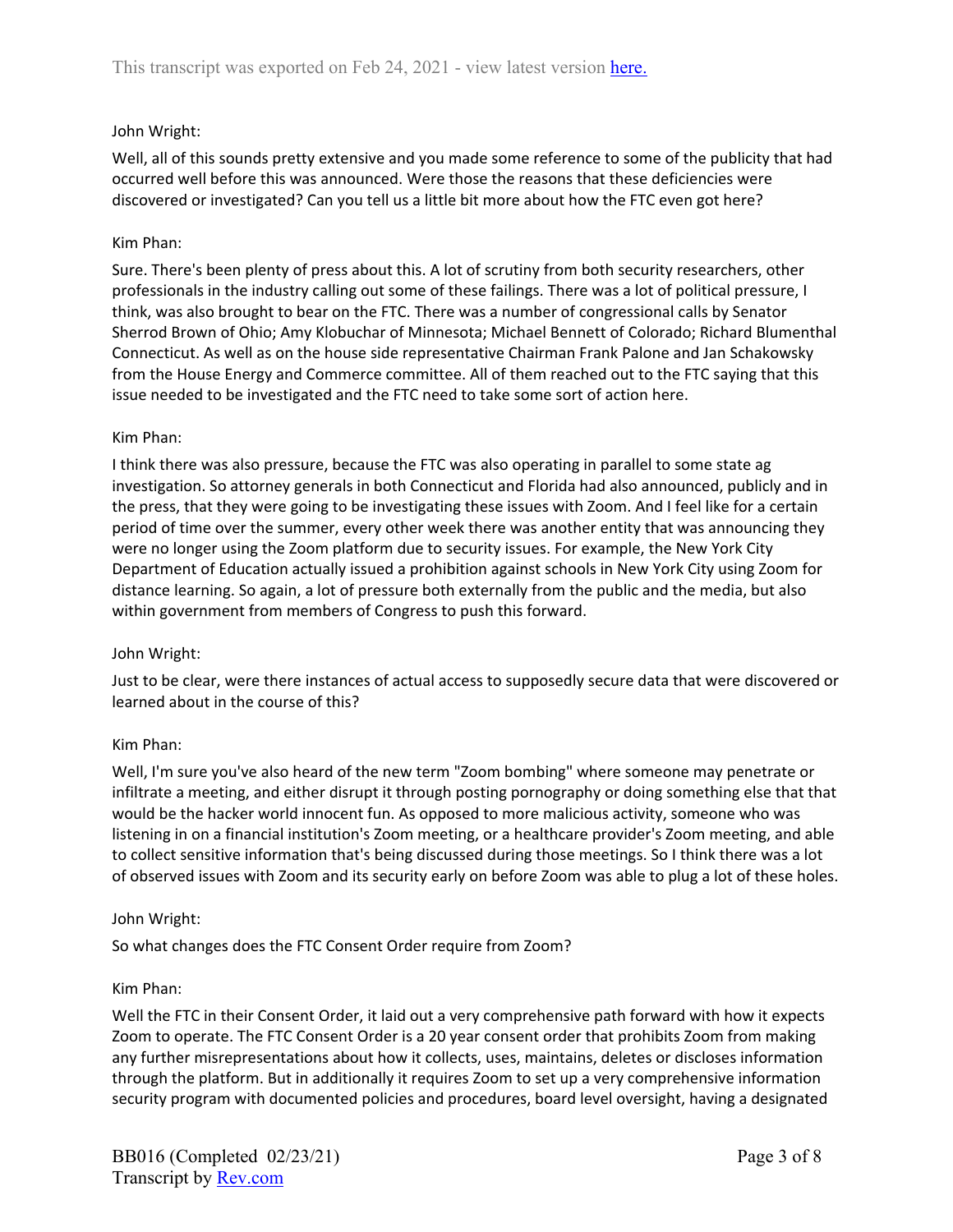qualified employee named to oversee the program. Zoom's required to conduct annual risk assessments, conduct vulnerability scans on a quarterly basis, capture information in audit logs, require new strong passwords, implement new training for its employees, conduct annual penetration testing, set up a service provider oversight program, including updating its contracts. And then also obtaining independent third party experts to assess its data protection program on a regular basis.

## Kim Phan:

Interestingly, the FTC, unlike some of its other consent orders in the past, proactively requires that the company certified the FTC on an annual basis that is in compliance with the consent order. And of course there's some additional reporting and record keeping requirements, as well as the requirement, "Notify the FTC, if Zoom should ever have any future data breaches." So a very extensive consent order.

### John Wright:

And it appears to impose many requirements that are unrelated to the specific charges. Is that unusual?

### Kim Phan:

So many of these requirements are very typical of FTC Consent Orders, especially in recent years when it comes to various privacy and data security violations. Now there has certainly been criticism brought to bear against the FTC for going above and beyond its statutory authority and imposing these types of requirements. In the few cases where this has actually been litigated, the FTC hasn't always come out on top. For example, in the Lab MD case and in some of the Wyndham Enforcement Actions brought related to data breaches. And it's interesting to note that the FTC actually made some commentary about this in a blog post that is on its website about the settlement. The FTC seemed to feel that it was necessary to justify the need for this enforcement action by stating, and I'll quote, "Even though Zoom has discontinued most of the practices challenged in the complaint, the most effective means for future compliance is a comprehensive security make-over assessed by a qualified third party monitored by the FTC and enforceable in court."

### Kim Phan:

So it's interesting the FTC felt the need here. And some of that might be motivated by the FTC's perceived consumer harm that is resulting from these issues with Zoom, because of Zoom's explosive growth right now during COVID. Interestingly, the FTC points out that in December of 2019, there were only 10 million Zoom users, but by April of 2020, just four months later in the wake of COVID, that user number increased to 300 million. So that's a huge increase.

### John Wright:

That's astounding.

### Kim Phan:

Astounding. Their revenue also exploded, right? So in 2019, their annual revenue for the entire year was about around \$622 million. However, in just Q1 of this year, they made half of that, \$328 million. Zoom is benefiting greatly, while not also in the FTC's mind, keeping up with where their data security should be.

John Wright: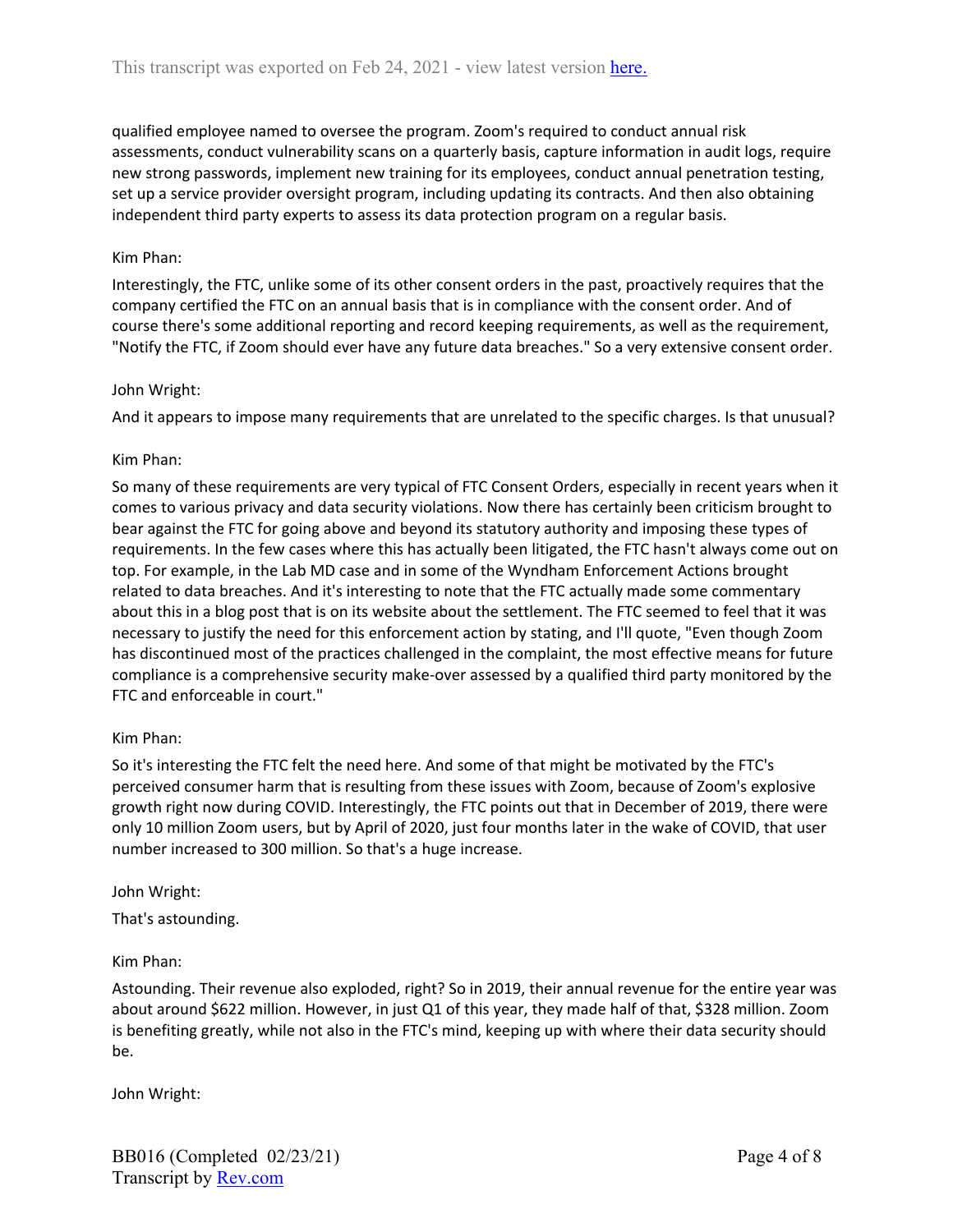How unusual is this degree of FTC scrutiny of a tech company's security precautions? Have similar claims been made against other tech companies?

## Kim Phan:

Sure. You may have seen earlier this year, Facebook. FTC entered into the largest consent order it's ever entered into with Facebook. It was a \$5 billion penalty. That's more than all of the FTC's consent orders combined. So the FTC is very highly focused on technology issues right now, as again, as most folks are working from home or subject to stay at home orders. E-commerce and the ability of consumers to interact online and being fully protected in conducting that activity is something that I think is of a lot of importance to the FTC. And this consent order, while it sounds very stringent, it's not uncommon for the FTC. Say for example, to 20 years. The FTC doesn't have the authority in the first instance to issue civil penalties. Most companies when dealing with the FTC, find that most of the costs related to entering into a consent order with the FTC is the reality of having to comply with the consent order for 20 years. That's the typical length of an FTC consent order. As opposed to-

### John Wright:

That was striking to me.

## Kim Phan:

It's a long time. In comparison to other agencies, say like the Consumer Financial Protection Bureau who standard consent order is only five years, the FTC... They carry a big stick, we'll say.

### John Wright:

So you've already alluded to the fact that in the detailing of the lapses that Zoom was found to have experienced, and then the detail of the remedies that they're supposed to effectuate, there was a considerable amount of detail. Should people looking at that order look at that as an example of what their standards, what the industry standards are expected to be?

### Kim Phan:

Absolutely. I think any company that is rolling out or experiencing heavy growth, because of what's happening with COVID, should absolutely be paying close attention to this and implementing parallel data security measures and safeguards to reflect what's happening with this consent order. The reality is that the FTC doesn't have rulemaking authority. I mean, it has requested such authority from Congress multiple times. And while the FTC has issued guidance about what its expectations are for businesses. For example, they have a business guide called Start With Security, that lays out some basic requirements that a small business, per se, might want to implement. The FTC's best and most effective mechanism for laying out the rules of the road of what's expected of companies is via consent order. It's essentially rule-making by enforcement.

### John Wright:

So a CIO, or the like, who is looking at road testing their own security systems might be looking at this and similar orders as a checklist for what they might be putting in place, what they should be expected to either have in place, or be able to explain why they don't. Is that fair?

Kim Phan: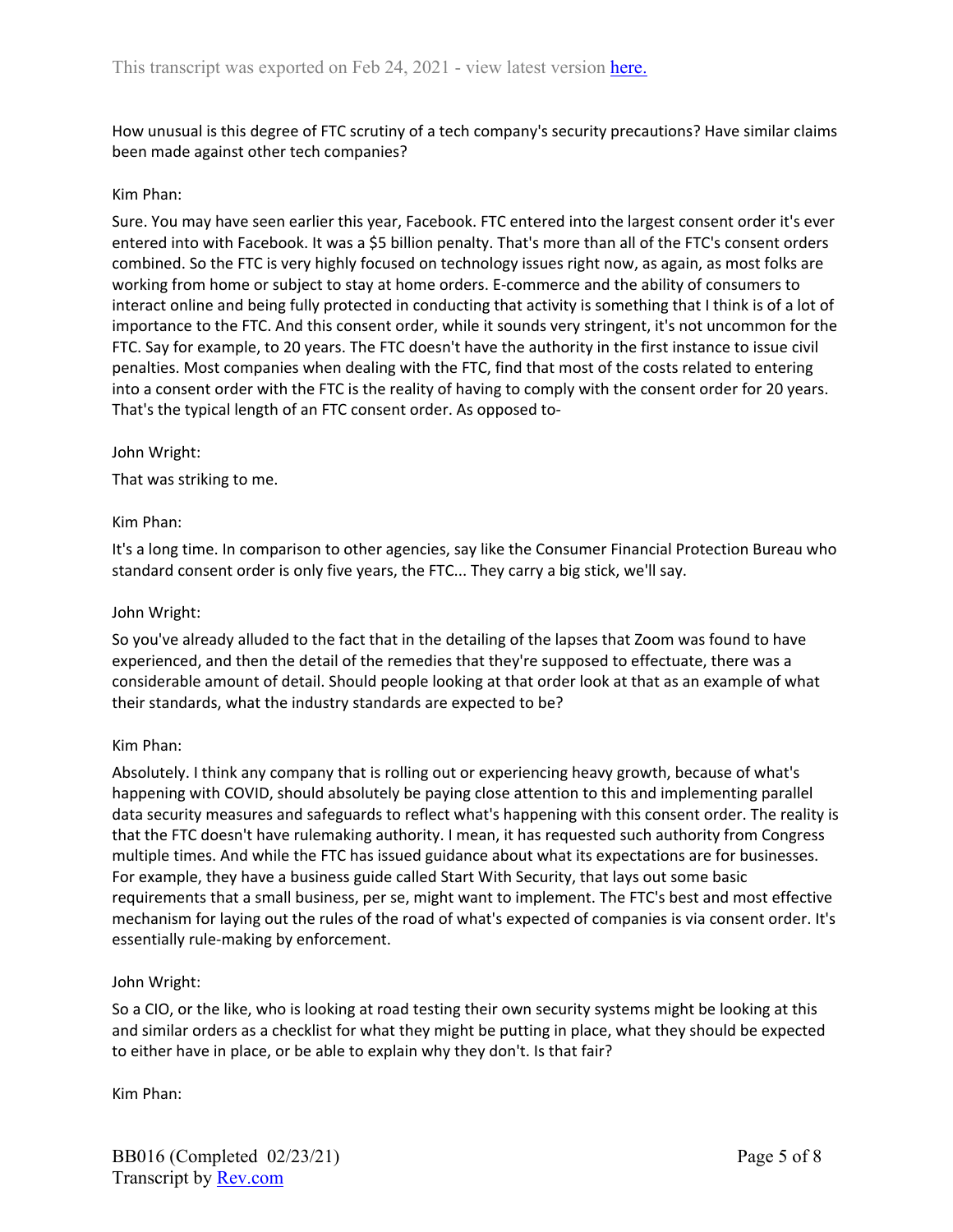That's a fair statement. Some of the challenges with trying to build a program based on consent orders is the uncertainty, right? So if you implement everything that was required of Zoom in this consent order, is that actually enough for your company? The FTC is always very clear in saying that their assessment will be specific to your company, your company size, and the types of products and services that you offer to consumers. So even if you do everything that's required of Zoom, that might not be enough for you. Or if you're unable to implement everything that's being required of Zoom, again, does that constitute an unfair deceptive practice? It's unclear. So it's a very challenging environment for companies to operate in and because the FTC has such broad jurisdiction... The FTC has jurisdiction over every company in America that engages in interstate commerce, except for non-profits and the banks. If you are anyone else, then you are subject to the FTC's authority and would have to be paying close attention to this.

## John Wright:

So what's been Zoom's response?

## Kim Phan:

Well, Zoom has been pretty clear that they have fixed all of these issues. They think that there's no ongoing security threat. The Zoom consent order doesn't state that Zoom admits any fault here. They have reached an agreement to resolve this issue, but they've been generally silent. There was no press release by Zoom. If you go to their website, they blog about other things, but they don't mention this in particular. I think Zoom is operating business as usual.

John Wright:

And the Zoom bombing hasn't resurfaced?

### Kim Phan:

I think that that's still a possibility, right? Even the best security, even under the FTC's standards laid out here, is not 100% security, right? So you could still have a meeting that could be infiltrated, but I think obviously Zoom has done everything they can, everything commercially reasonable within their power to help shore up those issues. Because it's not only an issue of legal compliance, it's also an issue of continued business growth for Zoom. Privacy and data security are absolutely the forefront of consumer's minds, so it has to be at the forefront of company's minds.

### John Wright:

So, do we know of any other companies that we think might be susceptible to action like this? Has that been discussed in any respect in the trade press or the like?

# Kim Phan:

Sure. I mean, the FTC is frequently in various stages of investigations with various companies. You've probably seen Facebook's a frequent target. The FTC may file, any day now, antitrust charges against Facebook's operations and how they run their business online. I'm sure they're in the process of investigating others. Most of these are non-public investigations until a consent order is announced. So I don't have any inside guidance on that or insights, but I know there's certainly going to be other companies working on this with FTC staff, even as we speak.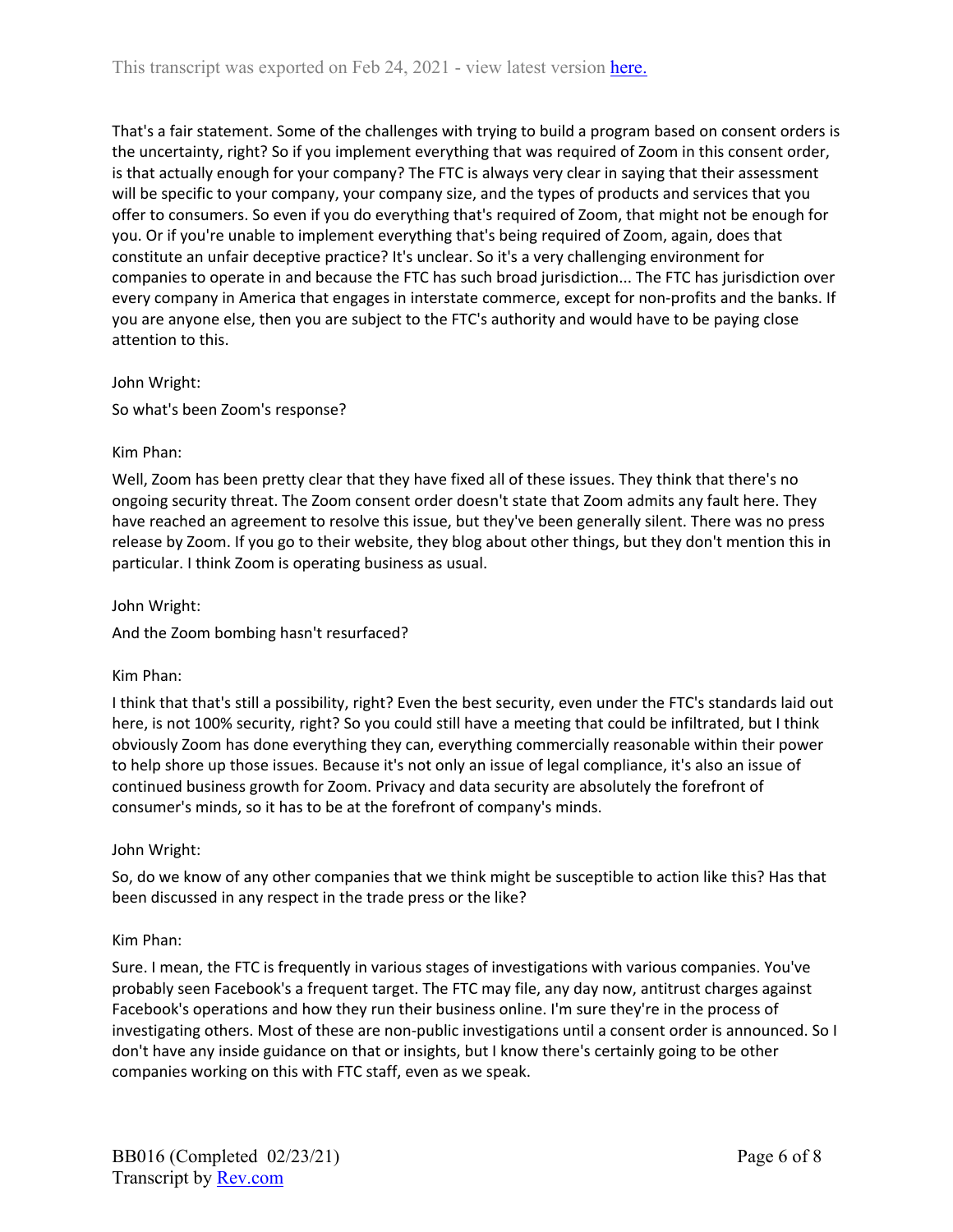## John Wright:

So what's been the reaction to the FTC action, either within the industry or otherwise?

### Kim Phan:

Well, I think it continues to show that the FTC, while it doesn't have the staffing and resources of some of the larger agencies like the Consumer Financial Protection Bureau, the FTC is still an entity that needs to be contended with. It needs to be treated seriously, and that companies, if they receive a civil investigative demand or even a request for information from the FTC, needs to be treating it seriously. It needs to be considering what their position is, needs to... To the extent that it makes sense for any particular company... reach out to outside counsel that can assist them in navigating working with FTC staff, negotiating with FTC commissioners. There's five FTC commissioners right now, three Democrat. I mean, excuse me, three Republicans, two Democrats. It can be a difficult and challenging process for a company to try to deal with on their own.

#### John Wright:

I think traditionally, one thinks of the FTC as being one of those that's a little bit more... Bi-partisan might not be the right word... But a balanced so that it may not have a hard shift with the change of administrations, because of the shift in political wins. I don't know whether that's still true today or not, but is any of that reflected in this particular order with respect to Zoom? Did you see anything of that nature that you could comment on?

#### Kim Phan:

Sure. I think the FTC, like all of Washington DC these days, is becoming increasingly partisan and more stratified in its approach between the Republican and Democratic commissioners. As a five member commission, depending on who is in the White House, three majority commissioners and two minority commissioners. Right now, all five commissioners were appointed by President Trump. So their terms are staggered and they will be slowly rolling off over the next five years. Here in this case, it's interesting, again, the Republicans and Democrats, whereas usually they work together to find a consent order that can be voted on unanimously by the commissioners. Here, the two Democratic commissioners issued dissenting statements. Commissioner Rohit Chopra, who is a Democrat, his term actually has already expired. So he's, I think, holding on until the incoming President Biden can nominate and get the Senate confirmation for a new democratic commissioner.

#### Kim Phan:

But he criticized the consent order because he believed that Zoom has gotten financial gain from its misconduct and is now in a position of market dominance based on bad acts. And he criticized the consent order because it offered no remediation for effected parties, such as releasing users from contracts who feel like they signed up only because of material deceptive representations. There were no civil penalties entered into against Zoom. There was no admission of fault by Zoom. Specifically he called for the FTC to reinstate a role that has not been filled for some time. A role for an FTC chief technologist who would investigate these types of companies that are high tech and very technology complicated consent orders, rather than simply responding to things like press coverage or calls by the Congress to act.

Kim Phan: